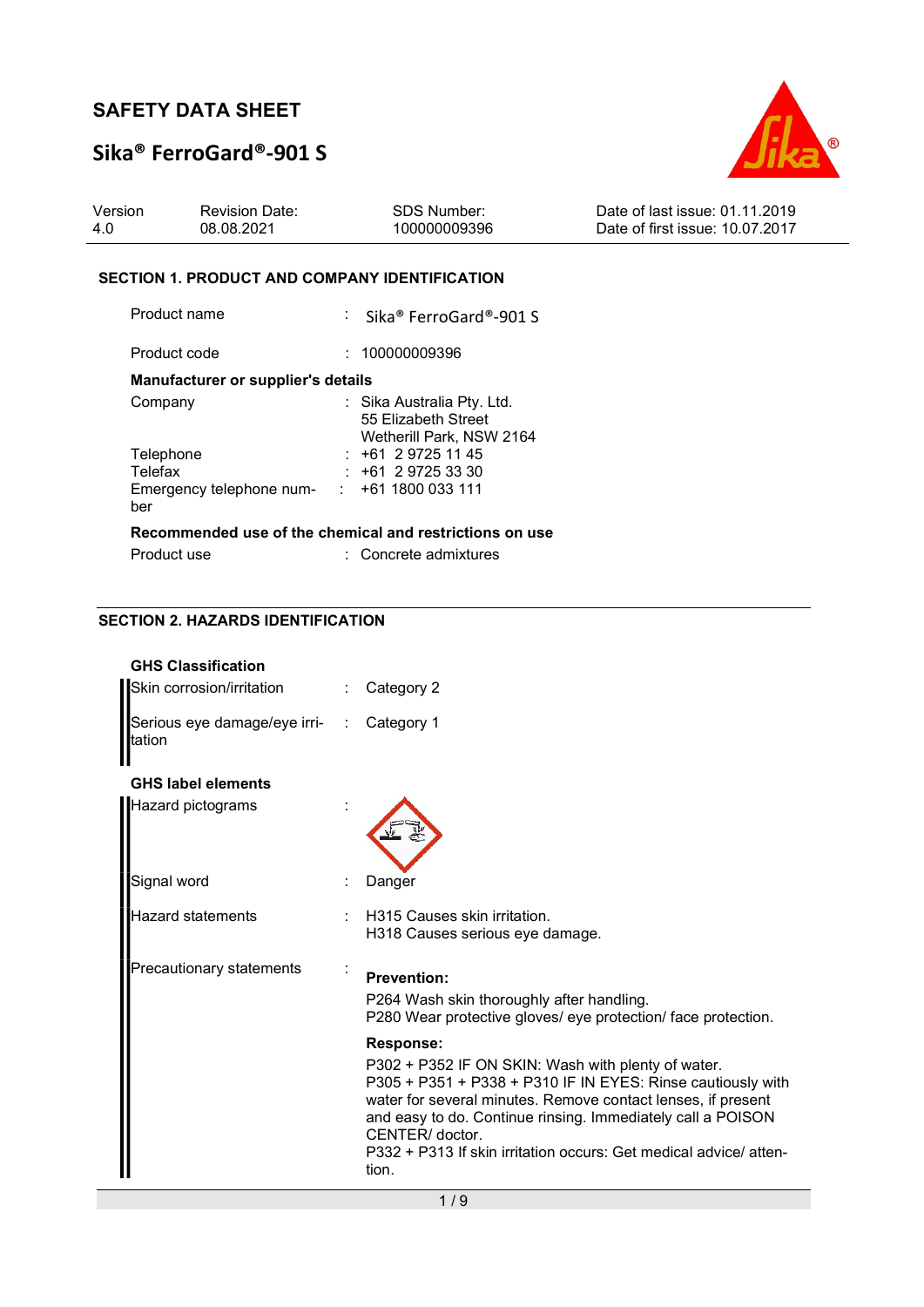# Sika® FerroGard®-901 S



| Version<br>4.0 | <b>Revision Date:</b><br>08.08.2021                 | SDS Number:<br>100000009396 | Date of last issue: 01.11.2019<br>Date of first issue: 10.07.2017 |
|----------------|-----------------------------------------------------|-----------------------------|-------------------------------------------------------------------|
|                |                                                     | reuse.                      | P362 + P364 Take off contaminated clothing and wash it before     |
|                | Other hazards which do not result in classification |                             |                                                                   |

None known.

#### SECTION 3. COMPOSITION/INFORMATION ON INGREDIENTS

#### Substance / Mixture : Mixture

**Components** 

| l Chemical name                               | CAS-No.   | Concentration (% w/w) |
|-----------------------------------------------|-----------|-----------------------|
| 2-dimethylaminoethanol                        | 108-01-0  | $>= 3 - 5$            |
| 2,2'-(methylimino)diethanol                   | 105-59-9  | < 10                  |
| 2,4,7,9-Tetramethyldec-5-yne-4,7-diol, ethox- | 9014-85-1 |                       |
| ylated                                        |           |                       |

#### SECTION 4. FIRST AID MEASURES

| General advice                                                    | Move out of dangerous area.<br>Consult a physician.<br>Show this safety data sheet to the doctor in attendance.                                                                                                                                                                                                         |
|-------------------------------------------------------------------|-------------------------------------------------------------------------------------------------------------------------------------------------------------------------------------------------------------------------------------------------------------------------------------------------------------------------|
| If inhaled                                                        | Move to fresh air.<br>Consult a physician after significant exposure.                                                                                                                                                                                                                                                   |
| In case of skin contact                                           | Take off contaminated clothing and shoes immediately.<br>Wash off with soap and plenty of water.<br>If symptoms persist, call a physician.                                                                                                                                                                              |
| In case of eye contact                                            | Small amounts splashed into eyes can cause irreversible tis-<br>sue damage and blindness.<br>In the case of contact with eyes, rinse immediately with plenty<br>of water and seek medical advice.<br>Continue rinsing eyes during transport to hospital.<br>Remove contact lenses.<br>Keep eye wide open while rinsing. |
| If swallowed                                                      | Clean mouth with water and drink afterwards plenty of water.<br>Do not give milk or alcoholic beverages.<br>Never give anything by mouth to an unconscious person.<br>Obtain medical attention.                                                                                                                         |
| Most important symptoms<br>and effects, both acute and<br>delayed | irritant effects<br>Excessive lachrymation<br><b>Dermatitis</b><br>See Section 11 for more detailed information on health effects<br>and symptoms.<br>Causes skin irritation.<br>Causes serious eye damage.                                                                                                             |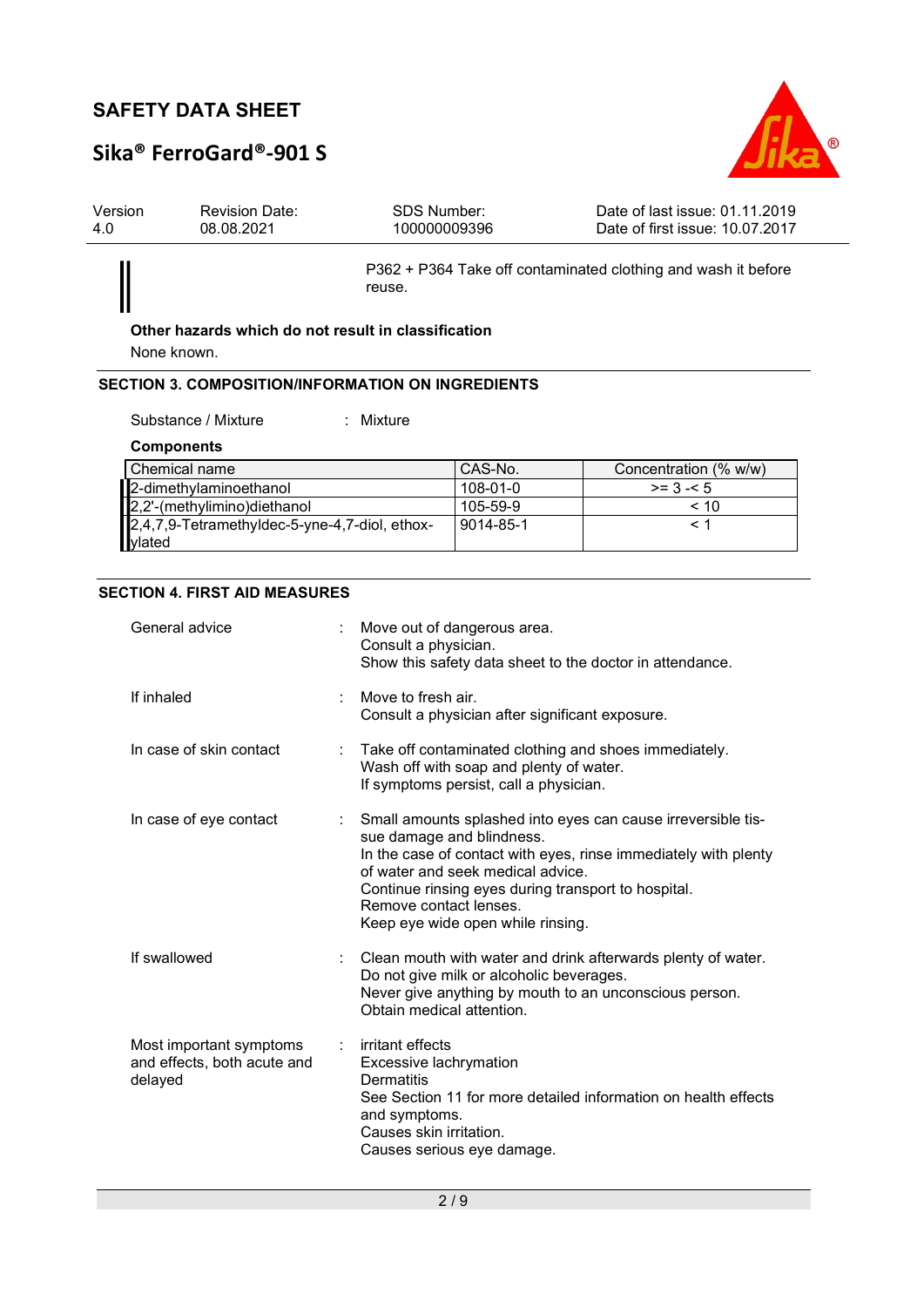# Sika® FerroGard®-901 S



| Version<br>4.0     | <b>Revision Date:</b><br>08.08.2021     | <b>SDS Number:</b><br>100000009396                                                                           | Date of last issue: 01.11.2019<br>Date of first issue: 10.07.2017 |
|--------------------|-----------------------------------------|--------------------------------------------------------------------------------------------------------------|-------------------------------------------------------------------|
| Notes to physician |                                         | : Treat symptomatically.                                                                                     |                                                                   |
|                    | <b>SECTION 5. FIREFIGHTING MEASURES</b> |                                                                                                              |                                                                   |
|                    | Suitable extinguishing media :          | Use extinguishing measures that are appropriate to local cir-<br>cumstances and the surrounding environment. |                                                                   |
|                    | ucts                                    | Hazardous combustion prod- : No hazardous combustion products are known                                      |                                                                   |
|                    | Specific extinguishing meth-<br>ods     | : Standard procedure for chemical fires.                                                                     |                                                                   |
|                    | for firefighters                        | Special protective equipment : ln the event of fire, wear self-contained breathing apparatus.                |                                                                   |

## SECTION 6. ACCIDENTAL RELEASE MEASURES

| Personal precautions, protec-<br>tive equipment and emer-<br>gency procedures | Use personal protective equipment.<br>Deny access to unprotected persons.                                                                                      |
|-------------------------------------------------------------------------------|----------------------------------------------------------------------------------------------------------------------------------------------------------------|
| Environmental precautions                                                     | : Try to prevent the material from entering drains or water<br>courses.<br>No special environmental precautions required.                                      |
| Methods and materials for<br>containment and cleaning up                      | Soak up with inert absorbent material (e.g. sand, silica gel,<br>acid binder, universal binder, sawdust).<br>Keep in suitable, closed containers for disposal. |

## SECTION 7. HANDLING AND STORAGE

| fire and explosion      | Advice on protection against : Normal measures for preventive fire protection.                                                                                                                                                                                                                                                 |
|-------------------------|--------------------------------------------------------------------------------------------------------------------------------------------------------------------------------------------------------------------------------------------------------------------------------------------------------------------------------|
| Advice on safe handling | Avoid exceeding the given occupational exposure limits (see<br>section 8).<br>Do not get in eyes, on skin, or on clothing.<br>For personal protection see section 8.<br>Smoking, eating and drinking should be prohibited in the ap-<br>plication area.<br>Follow standard hygiene measures when handling chemical<br>products |
| Hygiene measures        | : Handle in accordance with good industrial hygiene and safety<br>practice.<br>When using do not eat or drink.<br>When using do not smoke.<br>Wash hands before breaks and at the end of workday.                                                                                                                              |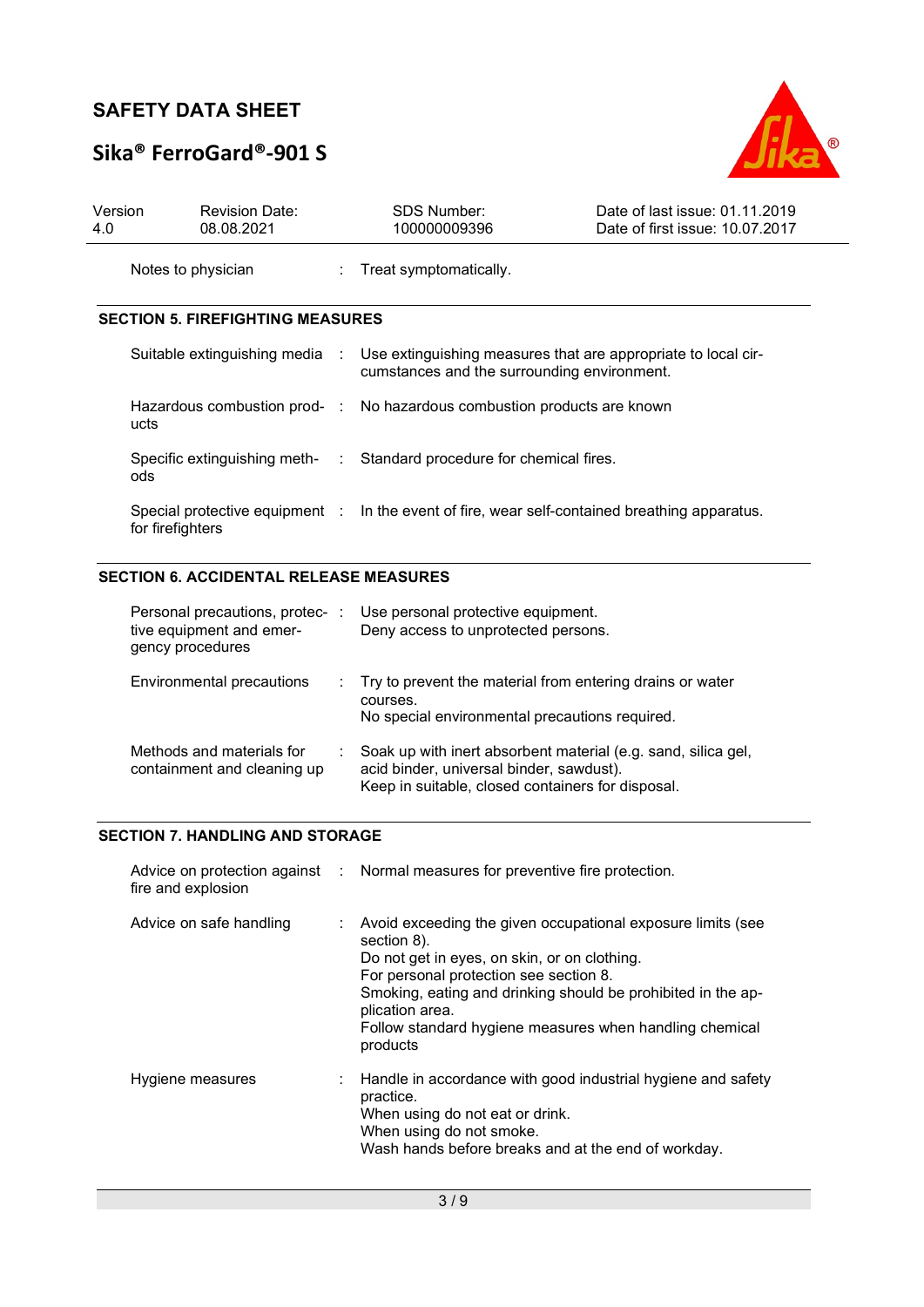# Sika® FerroGard®-901 S



| Version | <b>Revision Date:</b>       | <b>SDS Number:</b>                                                                        | Date of last issue: 01.11.2019                                                                                           |
|---------|-----------------------------|-------------------------------------------------------------------------------------------|--------------------------------------------------------------------------------------------------------------------------|
| 4.0     | 08.08.2021                  | 100000009396                                                                              | Date of first issue: 10.07.2017                                                                                          |
|         | Conditions for safe storage | place.<br>kept upright to prevent leakage.<br>Store in accordance with local regulations. | Keep container tightly closed in a dry and well-ventilated<br>Containers which are opened must be carefully resealed and |

## SECTION 8. EXPOSURE CONTROLS/PERSONAL PROTECTION

| Components                          | CAS-No.        |                                                                                                                                                                                                                                                                                                                          | Value type<br>(Form of<br>exposure)        | Control parame-<br>ters / Permissible<br>concentration                                                                                                                                   | <b>Basis</b> |
|-------------------------------------|----------------|--------------------------------------------------------------------------------------------------------------------------------------------------------------------------------------------------------------------------------------------------------------------------------------------------------------------------|--------------------------------------------|------------------------------------------------------------------------------------------------------------------------------------------------------------------------------------------|--------------|
| 2-dimethylaminoethanol              | $108 - 01 - 0$ |                                                                                                                                                                                                                                                                                                                          | <b>STEL</b>                                | 6 ppm<br>22 mg/m3                                                                                                                                                                        | AU OEL       |
|                                     |                |                                                                                                                                                                                                                                                                                                                          | <b>TWA</b>                                 | 2 ppm<br>7.4 mg/m3                                                                                                                                                                       | AU OEL       |
| Appropriate engineering<br>controls |                |                                                                                                                                                                                                                                                                                                                          | vent exposure to vapours.                  | Use adequate ventilation and/or engineering controls to pre-                                                                                                                             |              |
| Personal protective equipment       |                |                                                                                                                                                                                                                                                                                                                          |                                            |                                                                                                                                                                                          |              |
| Respiratory protection              |                |                                                                                                                                                                                                                                                                                                                          | working limits of the selected respirator. | In case of inadequate ventilation wear respiratory protection.<br>Respirator selection must be based on known or anticipated<br>exposure levels, the hazards of the product and the safe |              |
| Hand protection                     |                | Chemical-resistant, impervious gloves complying with an<br>approved standard should be worn at all times when handling<br>chemical products if a risk assessment indicates this is nec-<br>essary.<br>Follow AS/NZS 1337.1<br>Recommended: Butyl rubber/nitrile rubber gloves.<br>Contaminated gloves should be removed. |                                            |                                                                                                                                                                                          |              |
| Eye protection                      |                | Safety goggles                                                                                                                                                                                                                                                                                                           | Wear suitable face shield.                 |                                                                                                                                                                                          |              |
| Skin and body protection            |                | Follow AS 2210:3                                                                                                                                                                                                                                                                                                         | clothing, long trousers)                   | Protective clothing (e.g. safety shoes, long-sleeved working                                                                                                                             |              |

#### Components with workplace control parameters

## SECTION 9. PHYSICAL AND CHEMICAL PROPERTIES

| Appearance      | : liquid          |
|-----------------|-------------------|
| Colour          | colourless        |
| Odour           | $: a$ mine-like   |
| Odour Threshold | No data available |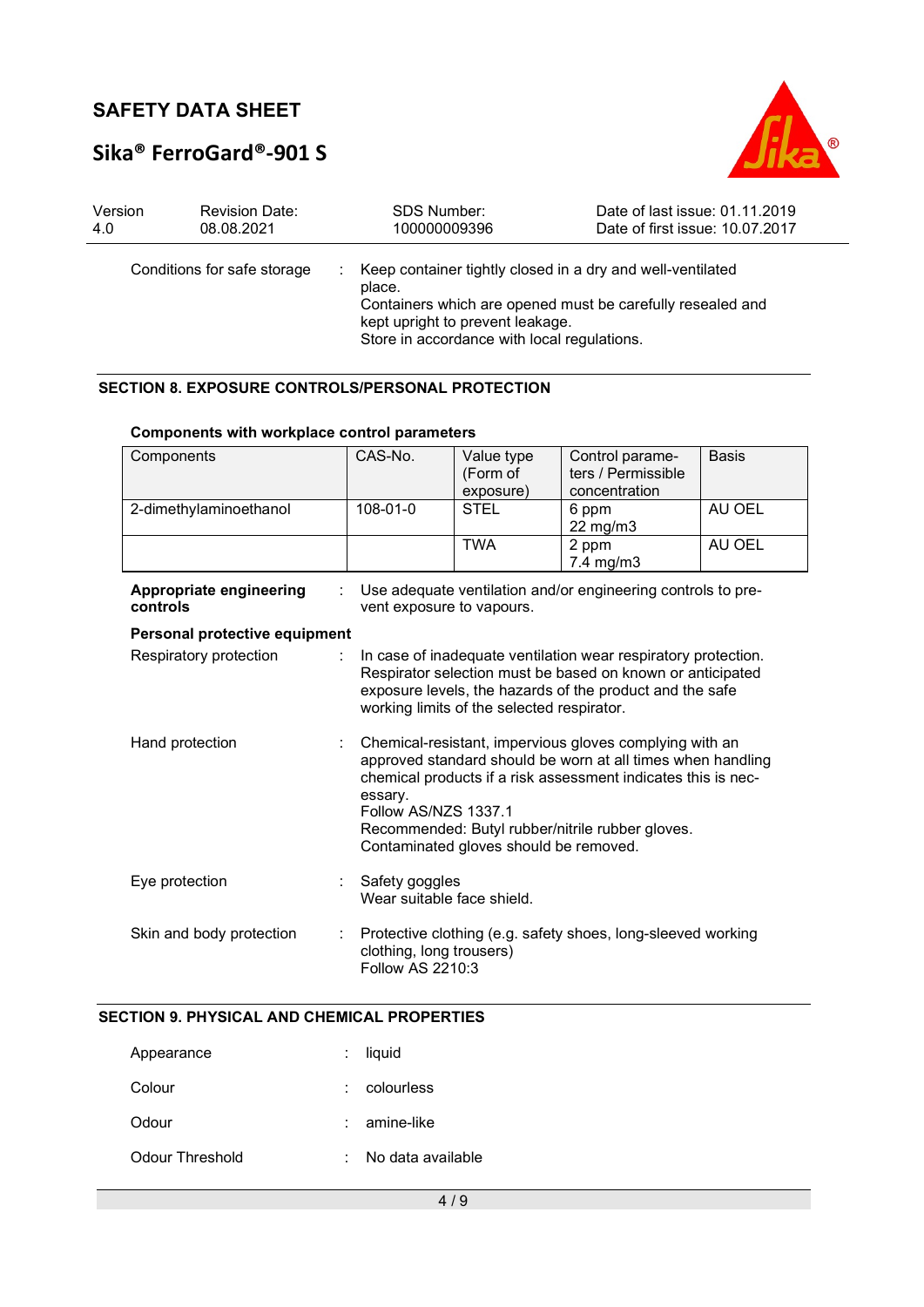# Sika® FerroGard®-901 S



| Version<br>4.0 |                    | <b>Revision Date:</b><br>08.08.2021 |                      | <b>SDS Number:</b><br>100000009396                                                                                                                                       | Date of last issue: 01.11.2019<br>Date of first issue: 10.07.2017 |
|----------------|--------------------|-------------------------------------|----------------------|--------------------------------------------------------------------------------------------------------------------------------------------------------------------------|-------------------------------------------------------------------|
|                | pH                 |                                     |                      | ca. $9.5(20 °C(68 °F))$<br>Concentration: 100 %                                                                                                                          |                                                                   |
|                | point              | Melting point/range / Freezing      | $\sim$               | No data available                                                                                                                                                        |                                                                   |
|                |                    | Boiling point/boiling range         |                      | No data available                                                                                                                                                        |                                                                   |
|                | Flash point        |                                     |                      | ca. 106 °C (223 °F)<br>(Method: closed cup)                                                                                                                              |                                                                   |
|                | Evaporation rate   |                                     |                      | No data available                                                                                                                                                        |                                                                   |
|                |                    | Flammability (solid, gas)           |                      | No data available                                                                                                                                                        |                                                                   |
|                | flammability limit | Upper explosion limit / Upper       |                      | No data available                                                                                                                                                        |                                                                   |
|                | flammability limit | Lower explosion limit / Lower       | $\ddot{\phantom{a}}$ | No data available                                                                                                                                                        |                                                                   |
|                | Vapour pressure    |                                     |                      | 23 hPa                                                                                                                                                                   |                                                                   |
|                |                    | Relative vapour density             |                      | No data available                                                                                                                                                        |                                                                   |
|                | Density            |                                     |                      | ca. 1.049 g/cm3 (20 °C (68 °F))                                                                                                                                          |                                                                   |
|                | Solubility(ies)    | Water solubility                    |                      | soluble                                                                                                                                                                  |                                                                   |
|                |                    | Solubility in other solvents        | $\ddot{\phantom{a}}$ | No data available                                                                                                                                                        |                                                                   |
|                | octanol/water      | Partition coefficient: n-           |                      | No data available                                                                                                                                                        |                                                                   |
|                |                    | Auto-ignition temperature           |                      | No data available                                                                                                                                                        |                                                                   |
|                |                    | Decomposition temperature           |                      | No data available                                                                                                                                                        |                                                                   |
|                | Viscosity          | Viscosity, dynamic                  |                      | ca. 22 mPa.s (20 °C (68 °F))                                                                                                                                             |                                                                   |
|                |                    | Viscosity, kinematic                | ÷.                   | < 20.5 mm2/s (40 °C (104 °F))                                                                                                                                            |                                                                   |
|                |                    | <b>Explosive properties</b>         |                      | No data available                                                                                                                                                        |                                                                   |
|                |                    | Oxidizing properties                |                      | No data available                                                                                                                                                        |                                                                   |
|                |                    | Volatile organic compounds          |                      | Directive 2010/75/EU of 24 November 2010 on industrial<br>emissions (integrated pollution prevention and control)<br>Volatile organic compounds (VOC) content: 4.95% w/w |                                                                   |

## SECTION 10. STABILITY AND REACTIVITY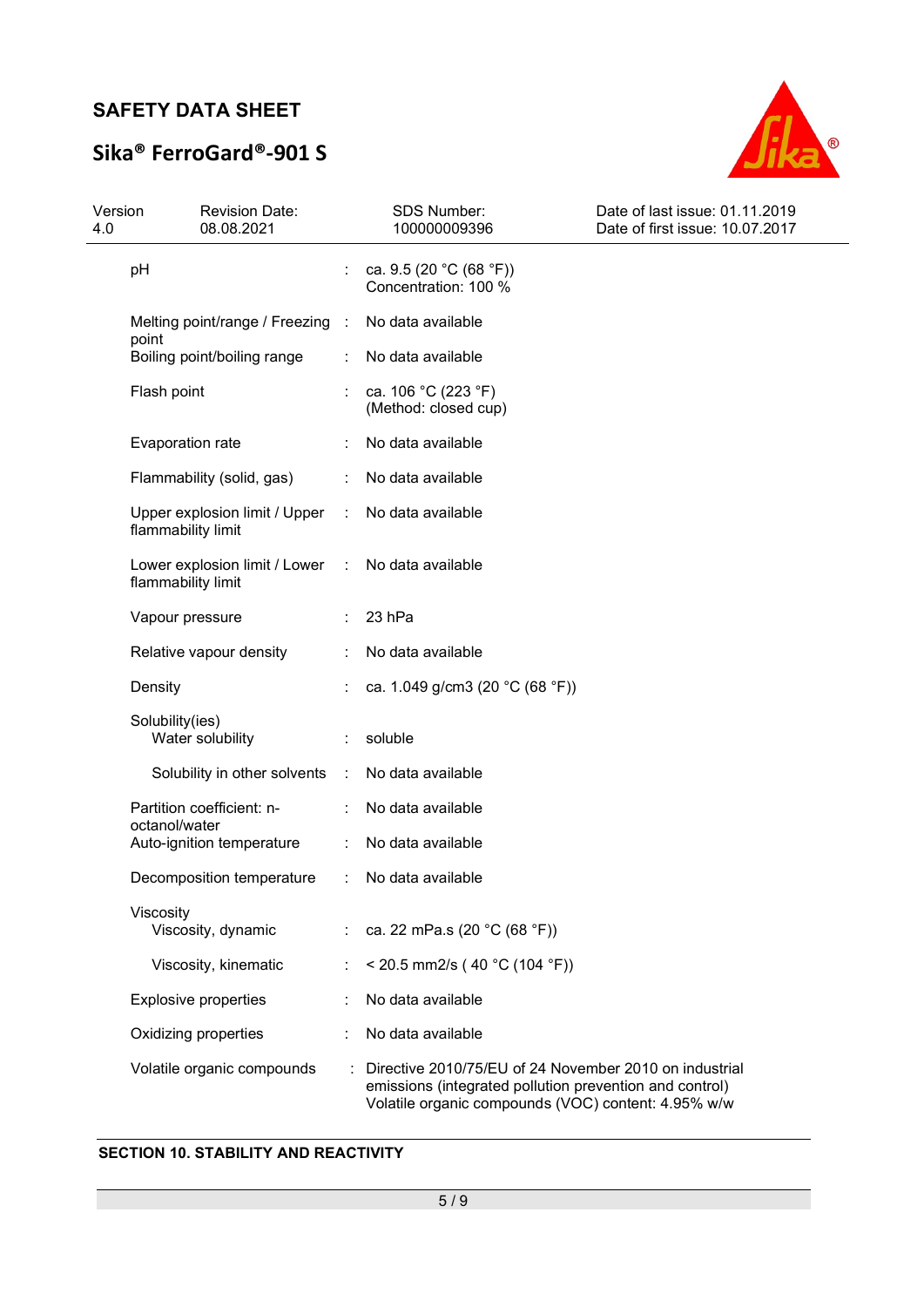# Sika® FerroGard®-901 S



| Version<br>4.0                            |                        | <b>Revision Date:</b><br>08.08.2021 |                                       | <b>SDS Number:</b><br>100000009396                          | Date of last issue: 01.11.2019<br>Date of first issue: 10.07.2017 |  |
|-------------------------------------------|------------------------|-------------------------------------|---------------------------------------|-------------------------------------------------------------|-------------------------------------------------------------------|--|
|                                           | Reactivity             |                                     | ÷                                     | No dangerous reaction known under conditions of normal use. |                                                                   |  |
|                                           | Chemical stability     |                                     | ÷                                     | The product is chemically stable.                           |                                                                   |  |
| Possibility of hazardous reac- :<br>tions |                        |                                     | No hazards to be specially mentioned. |                                                             |                                                                   |  |
|                                           | Conditions to avoid    |                                     |                                       | No data available                                           |                                                                   |  |
|                                           | Incompatible materials |                                     |                                       | see section 7.                                              |                                                                   |  |
|                                           |                        |                                     |                                       |                                                             |                                                                   |  |

#### SECTION 11. TOXICOLOGICAL INFORMATION

#### Acute toxicity

Not classified based on available information.

#### Components:

| 2-dimethylaminoethanol:   |  |                          |
|---------------------------|--|--------------------------|
| Acute inhalation toxicity |  | : $LC50$ (Rat): 6.1 mg/l |
|                           |  | Exposure time: 4 h       |
|                           |  | Test atmosphere: vapour  |

#### Skin corrosion/irritation

Causes skin irritation.

#### Serious eye damage/eye irritation

Causes serious eye damage.

#### Respiratory or skin sensitisation

#### Skin sensitisation

Not classified based on available information.

#### Respiratory sensitisation

Not classified based on available information.

#### Chronic toxicity

#### Germ cell mutagenicity

Not classified based on available information.

#### **Carcinogenicity**

Not classified based on available information.

#### Reproductive toxicity

Not classified based on available information.

### STOT - single exposure

Not classified based on available information.

## STOT - repeated exposure

Not classified based on available information.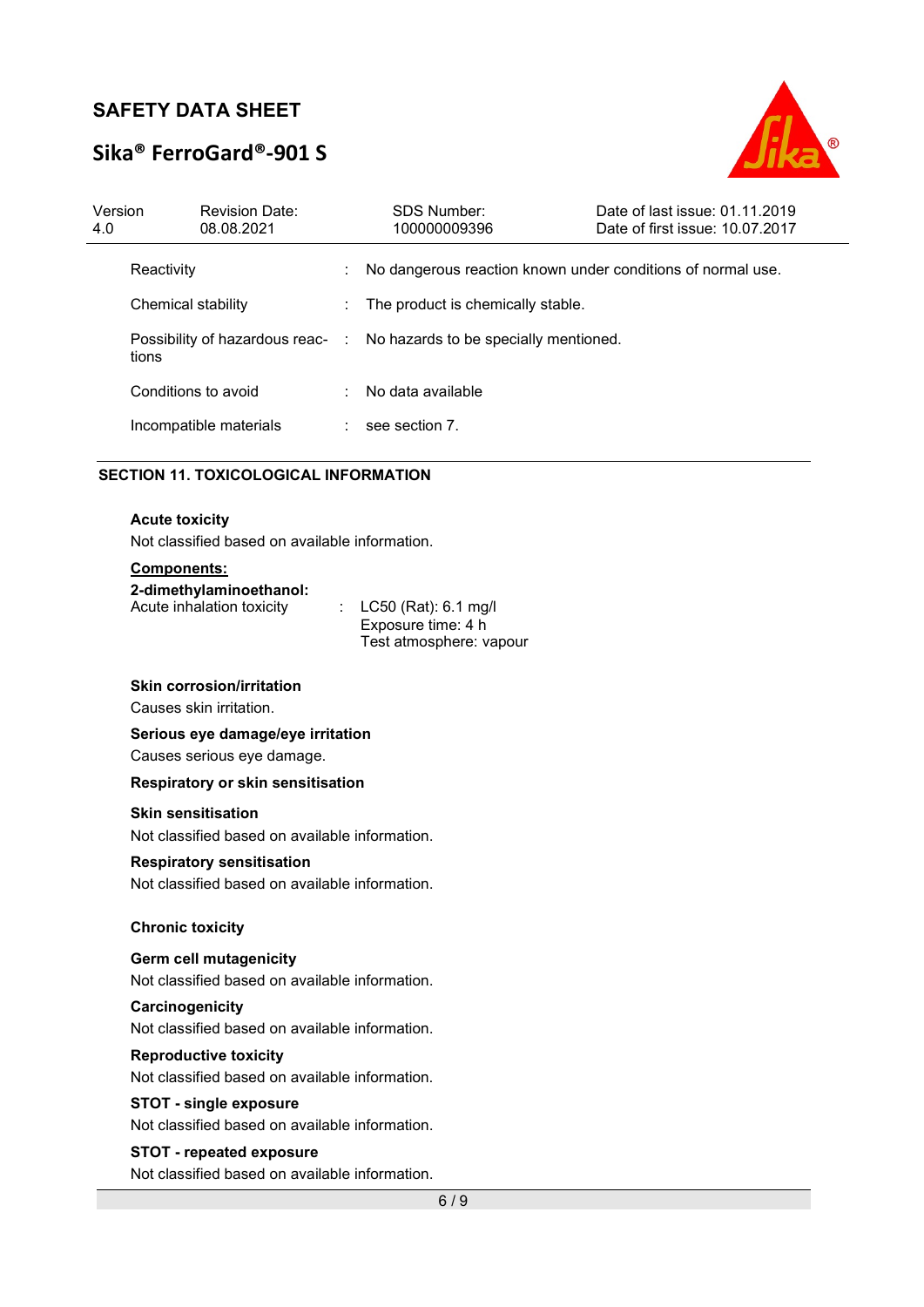# Sika® FerroGard®-901 S



| Version<br>4.0 | <b>Revision Date:</b><br>08.08.2021                | <b>SDS Number:</b><br>100000009396 | Date of last issue: 01.11.2019<br>Date of first issue: 10.07.2017 |
|----------------|----------------------------------------------------|------------------------------------|-------------------------------------------------------------------|
|                | <b>Aspiration toxicity</b>                         |                                    |                                                                   |
|                | Not classified based on available information.     |                                    |                                                                   |
|                | <b>SECTION 12. ECOLOGICAL INFORMATION</b>          |                                    |                                                                   |
|                | <b>Ecotoxicity</b><br>No data available            |                                    |                                                                   |
|                | Persistence and degradability<br>No data available |                                    |                                                                   |
|                | <b>Bioaccumulative potential</b>                   |                                    |                                                                   |
|                | No data available                                  |                                    |                                                                   |
|                | <b>Mobility in soil</b>                            |                                    |                                                                   |

No data available

#### Other adverse effects

#### Product:

Additional ecological infor-: There is no data available for this product. mation

#### SECTION 13. DISPOSAL CONSIDERATIONS

### Disposal methods

| Waste from residues    | t. | Do not contaminate ponds, waterways or ditches with chemi-<br>cal or used container.<br>Send to a licensed waste management company. |
|------------------------|----|--------------------------------------------------------------------------------------------------------------------------------------|
| Contaminated packaging |    | : Empty remaining contents.<br>Dispose of as unused product.<br>Do not re-use empty containers.                                      |

If potential for exposure exists refer to Section 8 for specific personal protective equipment.

#### SECTION 14. TRANSPORT INFORMATION

#### International Regulations

UNRTDG Not regulated as a dangerous good

#### IATA-DGR

Not regulated as a dangerous good

#### IMDG-Code

Not regulated as a dangerous good

### Transport in bulk according to Annex II of MARPOL 73/78 and the IBC Code

Not applicable for product as supplied.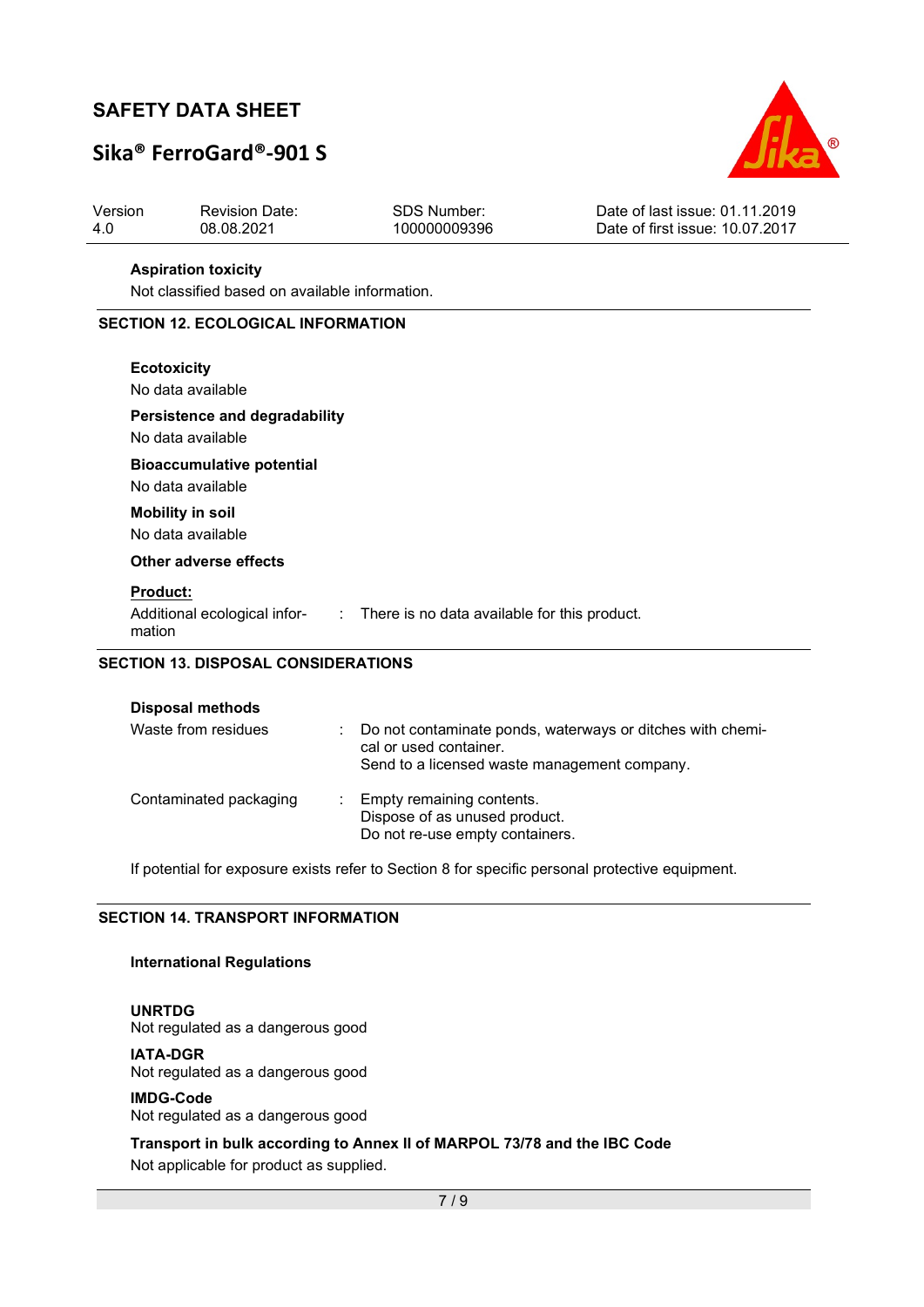# Sika® FerroGard®-901 S



| <b>Revision Date:</b><br>08.08.2021                                | <b>SDS Number:</b> |                                                                                                                                                                                                                                                     | Date of last issue: 01.11.2019<br>Date of first issue: 10.07.2017                                                                                                                                                  |
|--------------------------------------------------------------------|--------------------|-----------------------------------------------------------------------------------------------------------------------------------------------------------------------------------------------------------------------------------------------------|--------------------------------------------------------------------------------------------------------------------------------------------------------------------------------------------------------------------|
| <b>National Regulations</b>                                        |                    |                                                                                                                                                                                                                                                     |                                                                                                                                                                                                                    |
|                                                                    |                    |                                                                                                                                                                                                                                                     |                                                                                                                                                                                                                    |
|                                                                    |                    |                                                                                                                                                                                                                                                     |                                                                                                                                                                                                                    |
| Standard for the Uniform<br>Scheduling of Medicines and<br>Poisons |                    |                                                                                                                                                                                                                                                     |                                                                                                                                                                                                                    |
|                                                                    |                    |                                                                                                                                                                                                                                                     | Not applicable<br>There is no applicable prohibition,<br>authorisation and restricted use<br>requirements, including for carcino-<br>gens referred to in Schedule 10 of<br>the model WHS Act and Regula-<br>tions. |
|                                                                    |                    | 100000009396<br>Not regulated as a dangerous good<br><b>SECTION 15. REGULATORY INFORMATION</b><br>÷.<br>International Chemical Weapons Convention (CWC)<br>Schedules of Toxic Chemicals and Precursors<br><b>Prohibition/Licensing Requirements</b> | Safety, health and environmental regulations/legislation specific for the substance or mixture<br>No poison schedule number allocated                                                                              |

The components of this product are reported in the following inventories: AICS : On the inventory, or in compliance with the inventory

### SECTION 16. OTHER INFORMATION

| <b>Revision Date</b><br>Date format     |  | 08.08.2021<br>dd.mm.yyyy                                                                                                                     |  |  |
|-----------------------------------------|--|----------------------------------------------------------------------------------------------------------------------------------------------|--|--|
| <b>Full text of other abbreviations</b> |  |                                                                                                                                              |  |  |
| AU OEL                                  |  | Australia. Workplace Exposure Standards for Airborne Con-<br>taminants                                                                       |  |  |
| AU OEL / TWA                            |  | Exposure standard - time weighted average                                                                                                    |  |  |
| AU OEL / STEL                           |  | Exposure standard - short term exposure limit                                                                                                |  |  |
| <b>ADG</b>                              |  | Australian Dangerous Goods Code.                                                                                                             |  |  |
| <b>ADR</b>                              |  | European Agreement concerning the International Carriage of<br>Dangerous Goods by Road                                                       |  |  |
| <b>CAS</b>                              |  | <b>Chemical Abstracts Service</b>                                                                                                            |  |  |
| <b>DNEL</b>                             |  | Derived no-effect level                                                                                                                      |  |  |
| <b>EC50</b>                             |  | Half maximal effective concentration                                                                                                         |  |  |
| <b>GHS</b>                              |  | <b>Globally Harmonized System</b>                                                                                                            |  |  |
| <b>IATA</b>                             |  | International Air Transport Association                                                                                                      |  |  |
| <b>IMDG</b>                             |  | International Maritime Code for Dangerous Goods                                                                                              |  |  |
| LD50                                    |  | Median lethal dosis (the amount of a material, given all at<br>once, which causes the death of 50% (one half) of a group of<br>test animals) |  |  |
| LC50                                    |  | Median lethal concentration (concentrations of the chemical in<br>air that kills 50% of the test animals during the observation<br>period)   |  |  |
| <b>MARPOL</b>                           |  | International Convention for the Prevention of Pollution from<br>Ships, 1973 as modified by the Protocol of 1978                             |  |  |